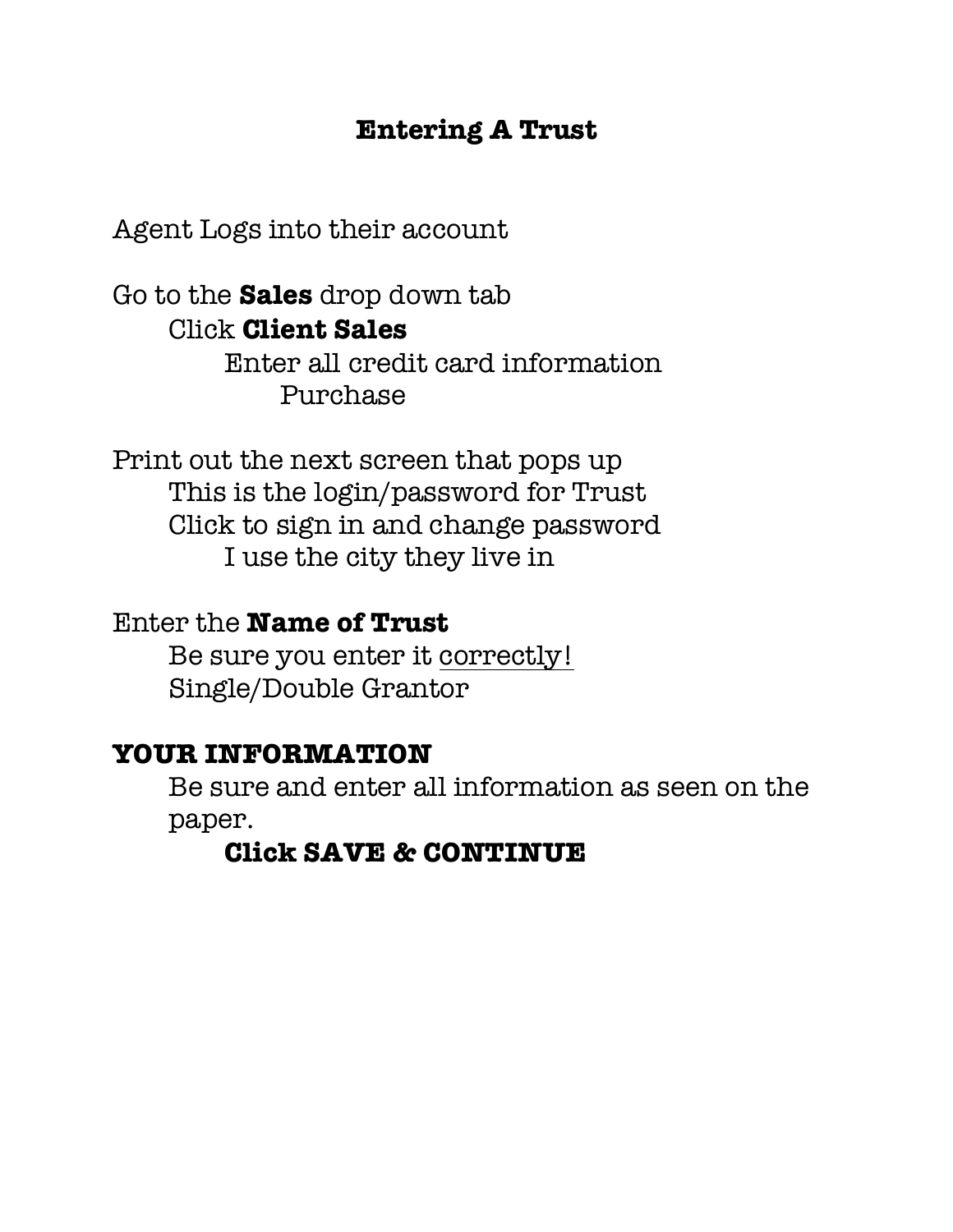## **TRUST PROVISIONS**

The *Trust Name* will already be populated. Trust Date will be the day YOU enter the Trust information

Everything else is just entered as they have marked on the sheet

# **Click SAVE & CONTINUE**

# **YOUR CHILDREN**

Click ADD CHILD

**ALL** children **MUST** be entered!!!

You can disinherit later. Be sure the first field (Child of) is correct. Many people have children from other marriages. The field must reflect the biological parent.

> If your child lives in a different country, still enter address!

**Click Submit**

# **DISTRIBUTION OPTIONS**

Enter information as seen on sheet **Click SAVE & CONTINUE**

## **ROLES**

No information is entered here. Each role is defined here Trustee, Healthcare Agents, Financial Agent, and Guardian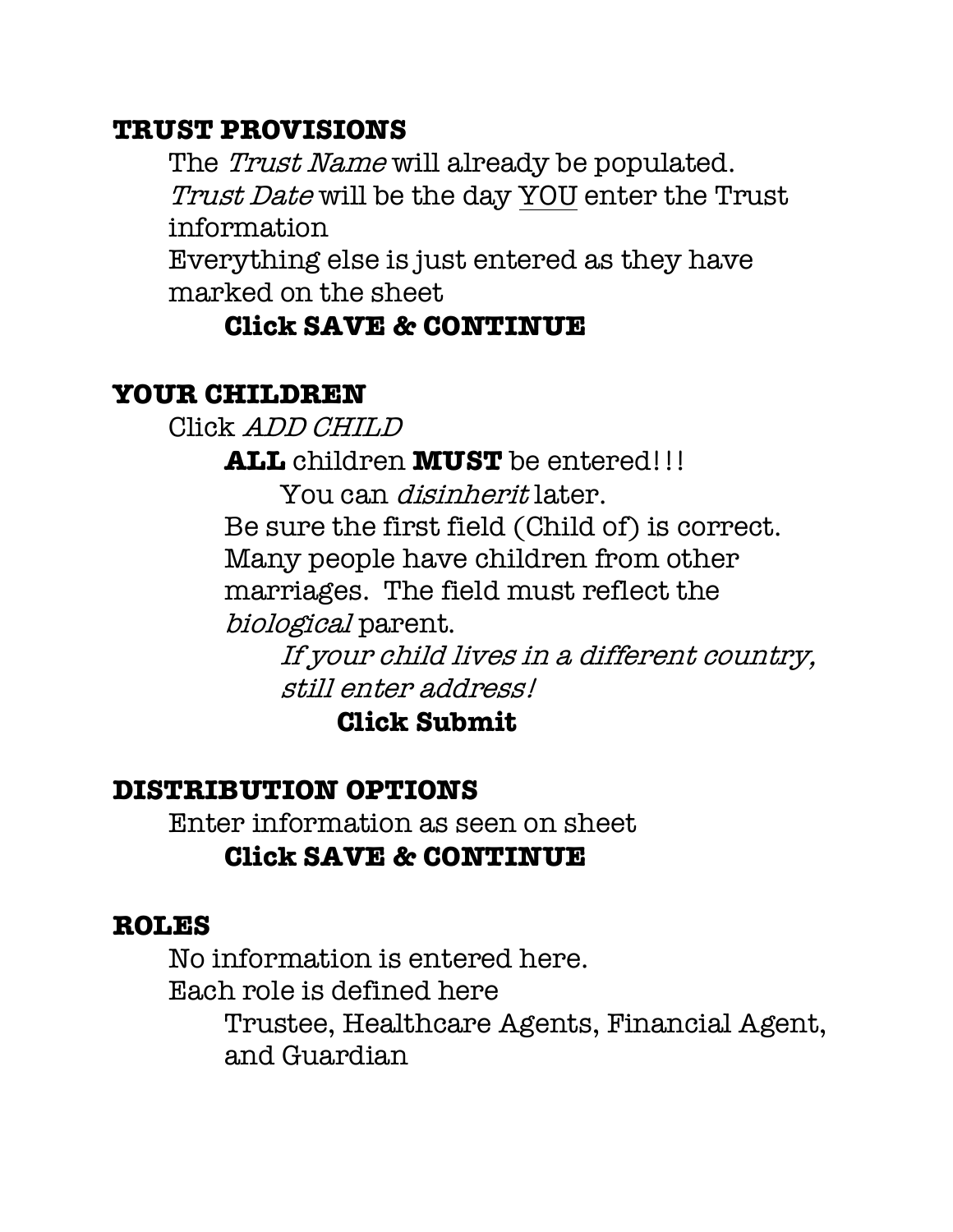## **ADD PEOPLE & ORGS**

Click *ADD PERSON* to enter additional Beneficiaries, Trustees, or POA's. Be sure you enter RELATED TO and RELATIONSHIP correctly.

### **Click SUBMIT**

Click ADD CO./ORG/GRP to enter businesses or churches, etc if you want to bequest to them.

## **Click SUBMIT**

### **BENEFICIARY SELECTION**

Click Add Beneficiary

In the Beneficiary drop down tab, chose your beneficiary.

Enter % of Trust

If there are NO additional distribution limitations, click this box.

Contingent Beneficiaries

Select One Named Drop down the white box and chose what Contingent is.

(Return to Trust, Per Stirpes, etc) Click **SAVE & CONTINUE** and keep entering if you have more.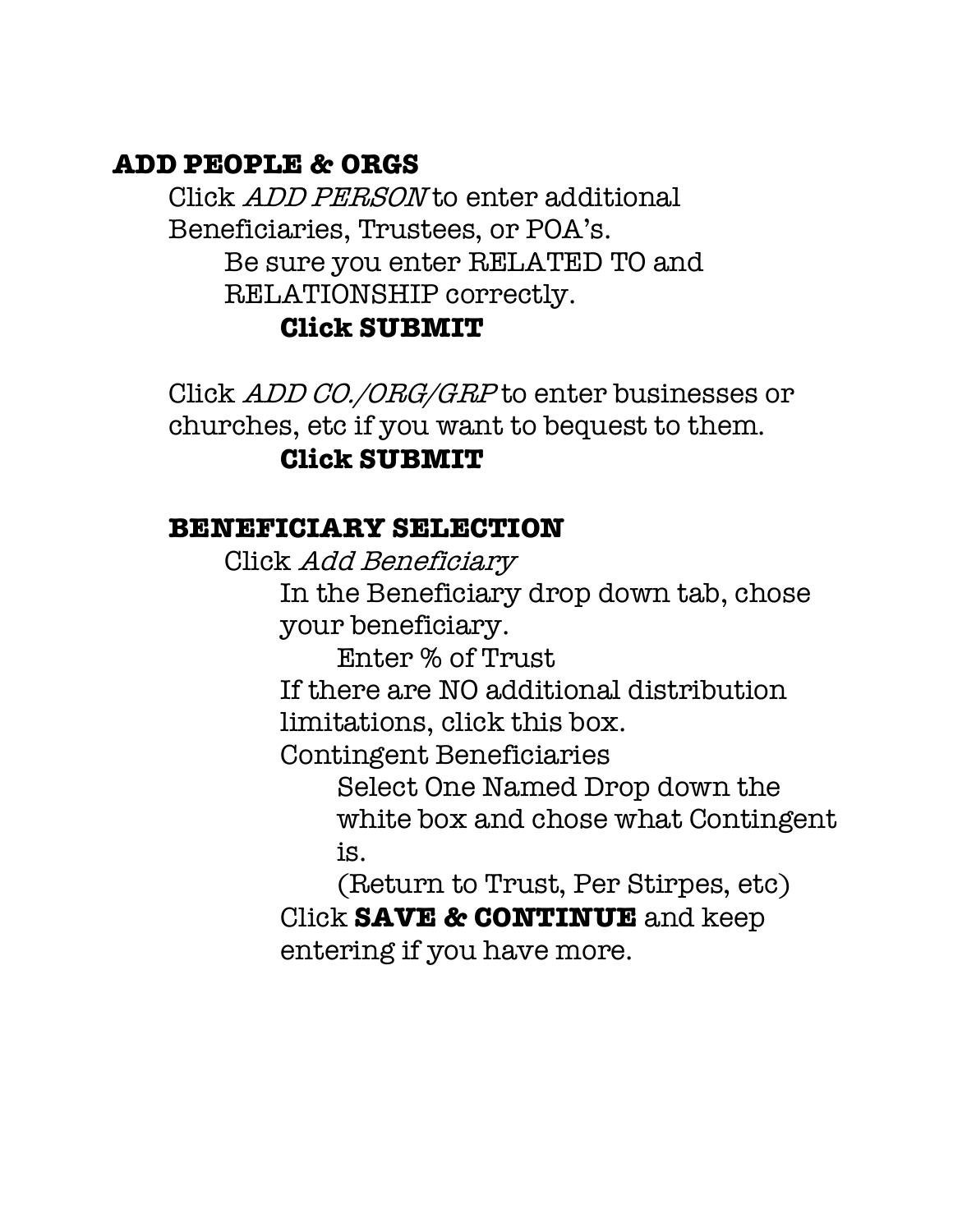### **DISINHERIT**

Add Disinherited Chose Individual Enter Maximum Amount **Click SUBMIT**

#### **TRUSTEE SELECTION**

Go to each drop down tab, and enter Initial, Primary, and 2nd Alternate. 2nd Alternate is not required. Chose NONE if that is the case.

If married, the Initial Successor will already be populated with Spouse.

Be sure you pay attention to each one individually because some spouses chose different Successors.

# **Click SAVE & CONTINUE**

#### **FINANCIAL AGENT**

Go to each drop down tab and chose. Enter Primary Agent Enter Alternate Agent If there is not a 2nd Alternate, click drop down box and chose **NONE**

### **Click SAVE & CONTINUE**

#### **HEALTHCARE AGENT**

Enter Primary Agent Enter Alternate Agent

### **Click SAVE & CONTINUE**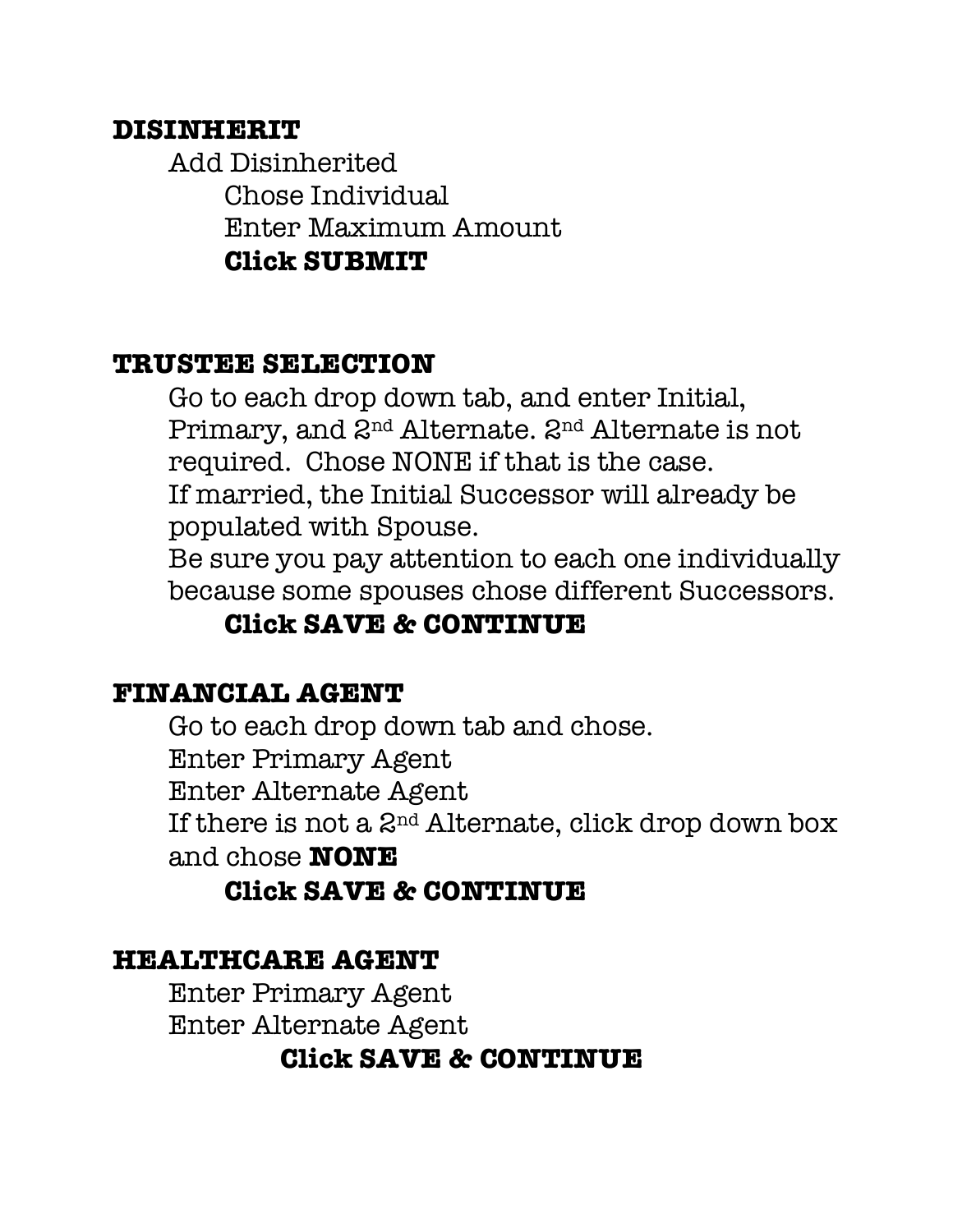## **ADVANCED DIRECTIVES**

Enter information as client requested If married, the female will have an extra box to choose.

## **PREGNANCY EXCEPTION**

No matter her age, this must be filled out **Click SAVE & CONTINUE**

## **ORGAN DONATION**

Enter all information as client requested Be sure and enter if they want to limit donations (internal organs, etc)

Be sure each box and extra notes are entered correctly in the fields.

Spouses do have different wishes, so don't assume both will be identical

## **Click SAVE & CONTINUE**

## **GUARDIAN SELECTION**

This section is only for Minor Children or Adult Disabled Children Enter Primary Guardians Enter Alternate Guardians **Click SAVE & CONTINUE**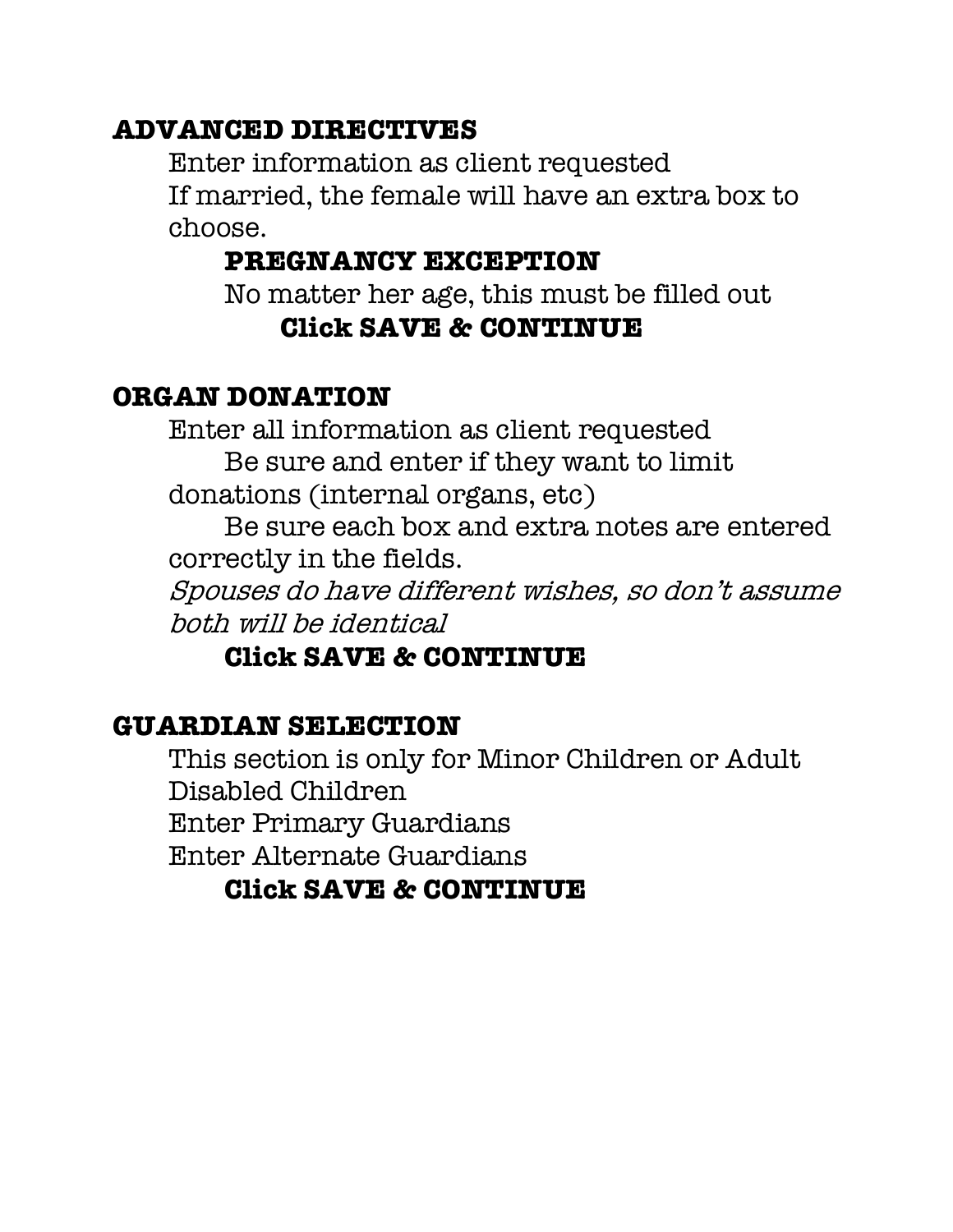## **SPECIFY BEQUESTS**

Click Add Bequest Enter 'From' and 'Recipient' Chose Bequest Type Add description Jewelry, guns, China, car, etc. Be very clear all instructions here for distribution order, etc if they want that. Be sure the From and Recipient if filled out correctly

# **Click SUBMIT**

## **OTHER OPTIONS**

Enter burial instructions, final thoughts, special directives, and feelings from client.

This section has NO FORCE OF LAW

# **Click SAVE & CONTINUE**

# **QUALITY CONTROL**

Call the client at this point and verify everything that you have entered. The agent may have written something incorrectly, or you could have clicked the wrong box.

Verify spelling, birthdates, addresses Even if you think you know the answer, still ask!!!

This is very important because printing the Trust is a lot of paper, and you don't want to reprint it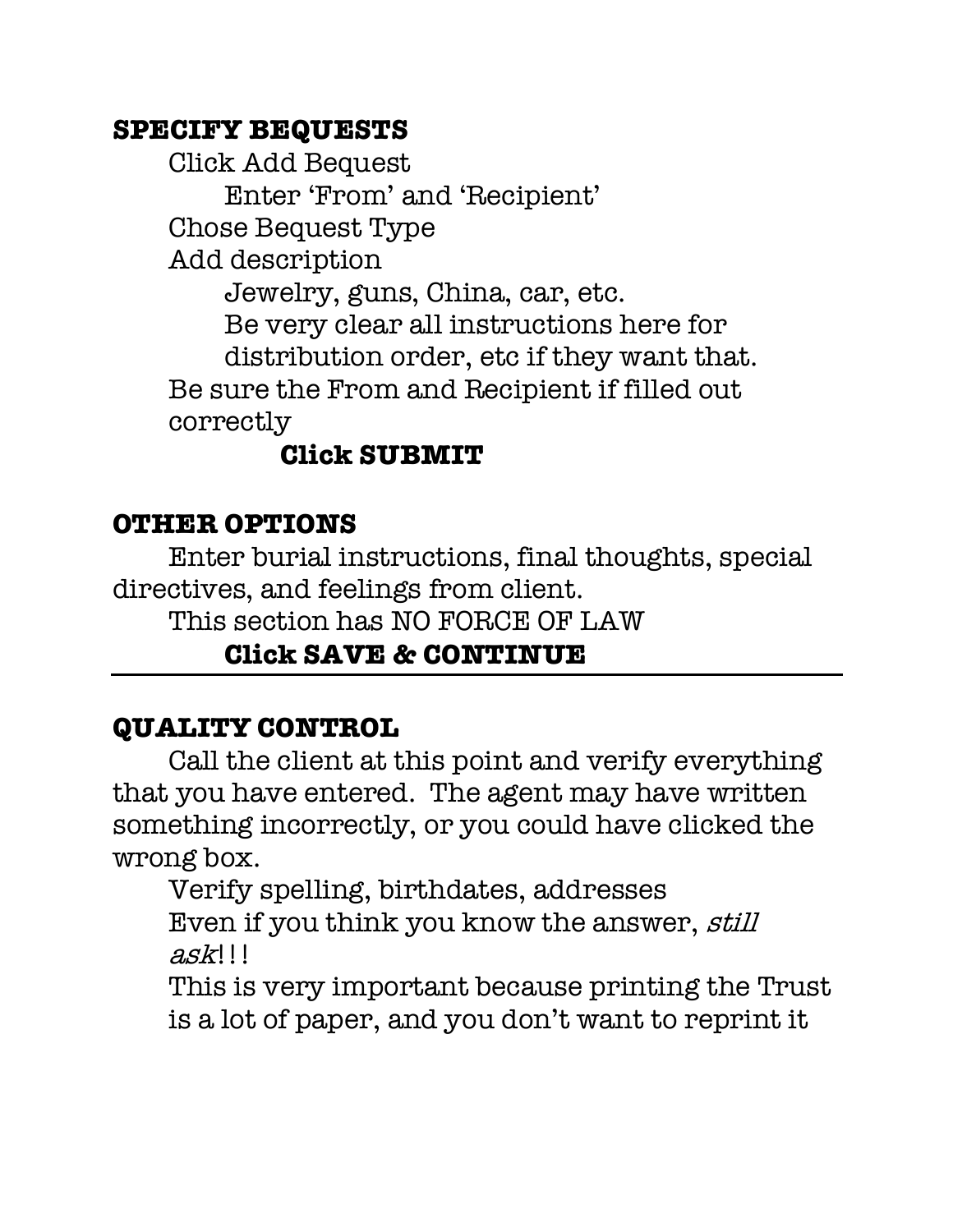# **Go back and Click REVIEW**

This breaks down each section and notifies you if it's complete.

\_\_\_\_\_\_\_\_\_\_\_\_\_\_\_\_\_\_\_\_\_\_\_\_\_\_\_\_\_\_\_\_\_\_\_\_\_\_\_\_\_\_\_\_\_\_\_\_\_\_\_\_

If all is complete,

# **Click HERE TO CONTINUE**

Now, Click on each of the **BLUE** tabs on the right side. Click **Generate Document** for each Print each section Put section into the binder with tabs in the correct order

# **Give Trust back to Agent to be Notarized**

Once Trust is Notarized, review the Trust and be sure each section is filled out completely and accurately. Dated, Initialed, and Signed

Once verified, **Scan** the Trust and **Save** on computer

Go back into each Blue Tab Click on Upload Document Select Document (choose file) Select Document Type Enter Description – name of section **Click Upload File** Do this for each of the 6 Sections